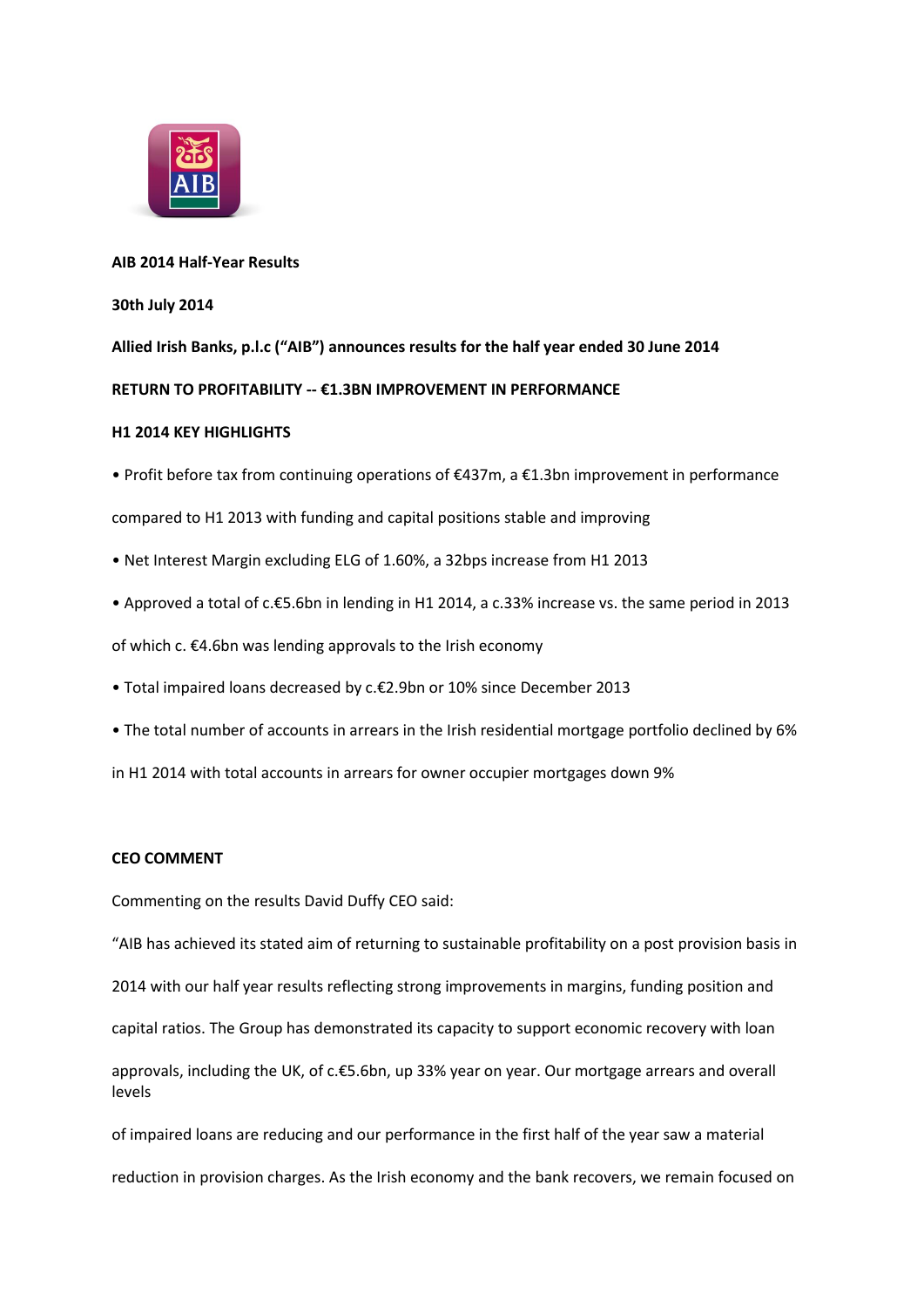growth and maximising value for the Irish State, as 99.8% shareholder, and all other stakeholders over

time."

### **SUMMARY H1 2014 METRICS RELATIVE TO H1 2013**

- Total income up 36% to €1.25bn
- NIM of 1.60%, up from 1.28%
- Operating expenses down 9%\* or €68m
- Pre‐provision operating profit of €560m, €395m higher than H1 2013
- Total provisions down 88% to €92m
- Profit before tax of €437m an improvement of €1.3bn
- \* (excluding exceptional costs)

## **BALANCE SHEET AND FUNDING POSITION IMPROVING**

• Loan to deposit ratio of 96%, down 4% from end 2013 reflecting lower net loans and increased

customer accounts (including repos)

- Monetary Authority Funding of €3.7bn, a reduction of 71% from end 2013
- €1bn in debt capital market issuances during 2014
- NAMA senior bonds reduction of €3.8bn or 24% from end 2013
- Increasing capital position with a pro‐forma Common Equity Tier ("CET") 1 transitional ratio of

16.1% and a pro‐forma fully loaded CET 1 ratio of 11.8%(1) which includes the benefit of retained

profits in the period which are unaudited. Excluding the retained profits, the transitional CET 1

ratio is 15.2% and the fully loaded CET 1 ratio is 10.8%(1).

- Total impaired loans decreased by c.€2.9bn or 10% since December 2013
- The total number of accounts in arrears in the Irish residential mortgage portfolio declined by 6%

in H1 2014 with total accounts in arrears for owner occupier mortgages down 9%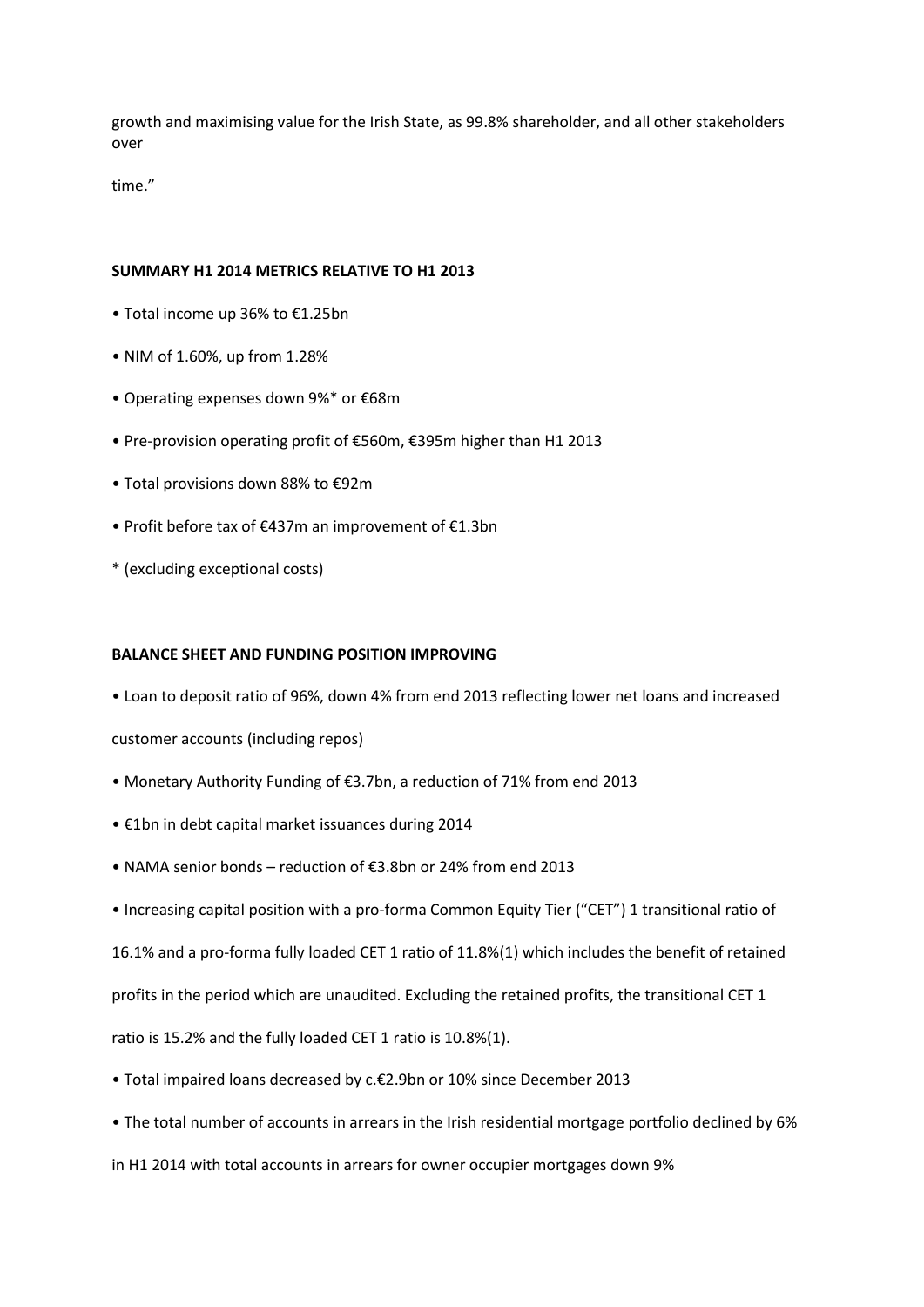(1) Includes 2009 preference shares

### **OTHER**

AIB currently has c. 523 billion shares in issue, 99.8% of which are held by the National Pensions Reserve Fund Commission (NPRFC). This includes the issuance of 500 billion ordinary shares to the NPRFC in July 2011 at a price of €0.01 per share. Based on the number of shares currently in issue and the closing share price of Monday 28 July 2014, AIB trades on a valuation multiple of c. 6x (excluding preference shares) 30 June 2014 Net Asset Value (NAV). The Group continues to note that the median for comparable European banks is c.1x NAV. Full details on AIB's H1 2014 financial performance including all relevant disclosures and notes to

financial statements can be found on AIB's website [www.aibgroup.com/investorrelations](http://www.aibgroup.com/investorrelations)

### **‐ENDS**

#### **For further information, please contact:**

Mark Bourke Chief Financial Officer AIB Bankcentre Dublin Tel: +353-1-6412195 email: [mark.g.bourke@aib.ie](mailto:mark.g.bourke@aib.ie)

Enda Johnson Head of Corporate Affairs & Strategy AIB Bankcentre Dublin Tel: +353-1-7726010 email: [enda.m.johnson@aib.ie](mailto:enda.m.johnson@aib.ie)

Niamh Hennessy Media Relations Manager AIB Bankcentre Dublin Tel: +353-1-7721382 email: [niamh.n.hennessy@aib.ie](mailto:niamh.n.hennessy@aib.ie)